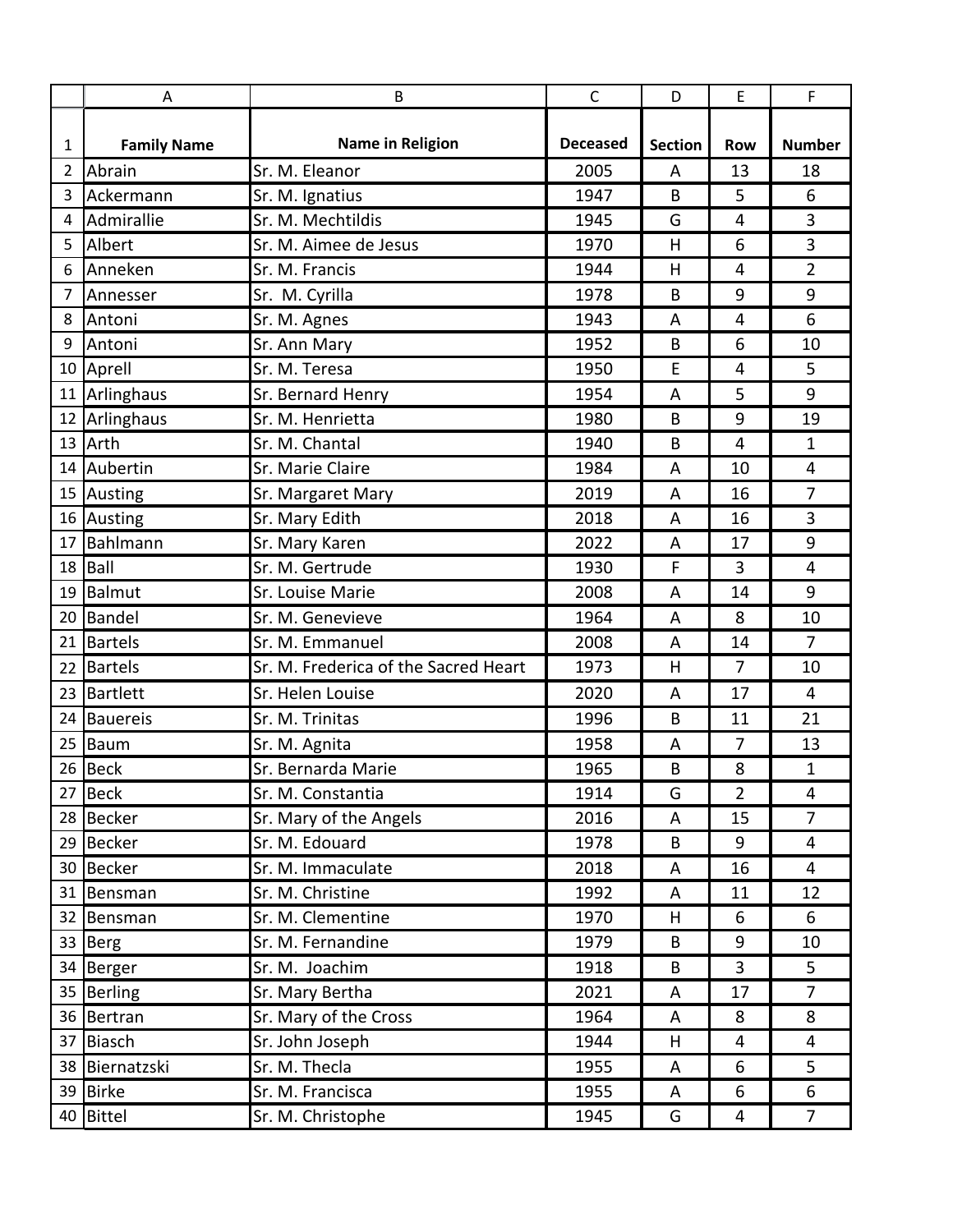|    | Α               | B                               | $\mathsf{C}$ | D              | E              | F              |
|----|-----------------|---------------------------------|--------------|----------------|----------------|----------------|
| 41 | <b>Bittel</b>   | Sr. M. Jacobea                  | 1951         | B              | 6              | 5              |
| 42 | <b>Blais</b>    | Sr. Rosanna (Nativa)            | 1980         | $\mathsf{C}$   | 9              | $\overline{2}$ |
| 43 | Blom            | Sr. M. Callixta                 | 1984         | B              | 1              | $\mathbf{1}$   |
| 44 | Bobkowska       | Sr. M. Symphorosa               | 1970         | H              | 6              | $\overline{7}$ |
| 45 | <b>Boesch</b>   | Sr. Marie Celeste               | 1971         | H              | 6              | 11             |
| 46 | Bolda           | Sr. M. Dorothy                  | 1979         | B              | 9              | 15             |
| 47 | <b>Boler</b>    | Sr. Francis Marie               | 1999         | A              | 12             | 3              |
| 48 | <b>Bosch</b>    | Sr. M. Catherine                | 1943         | $\overline{A}$ | $\overline{4}$ | 5              |
| 49 | Bosch           | Sr. M. Theresia                 | 1912         | B              | 3              | 3              |
| 50 | Boschert        | Sr. M. Nicholas                 | 1959         | B              | $\overline{7}$ | 6              |
| 51 | Bouley          | Sr. Therese Marie               | 1989         | B              | 10             | 18             |
|    | 52 Bourdonnet   | Sr. M. Laurence                 | 1918         | B              | 3              | 6              |
| 53 | Bourgholzer     | Sr. M. John                     | 1970         | H              | 6              | 4              |
| 54 | Bourlett        | Sr. M. Emerita                  | 1958         | B              | 7              | 3              |
|    | 55 Brady        | Sr. M. Fides                    | 1945         | G              | 4              | 5              |
| 56 | Brandolino      | Sr. Mary Daniel                 | 1997         | H              | 8              | 6              |
| 57 | <b>Brauch</b>   | Sr. Marie Suzanne               | 1978         | B              | 9              | 5              |
| 58 | Braun           | Sr. M. Germaine                 | 1963         | A              | 8              | $\overline{2}$ |
| 59 | <b>Brennan</b>  | Sr. Rita                        | 2021         | A              | 17             | 8              |
| 60 | <b>Britt</b>    | Sr. Gertrude Marie              | 1982         | F              | 4              | 4              |
| 61 | Broering        | Sr. Mary Ann                    | 2011         | B              | 12             | 13             |
| 62 | <b>Brosey</b>   | Sr. M. of the Immac. Conception | 1906         | E              | $\overline{2}$ | $\overline{4}$ |
| 63 | Brueggemann     | Sr. Marie Grace                 | 1987         | B              | 10             | 3              |
| 64 | <b>Bruegger</b> | Sr. Rose Agnes                  | 1994         | B              | 11             | 5              |
| 65 | Bultmann        | Sr. Alice of the Sacred Heart   | 1985         | A              | 10             | 12             |
| 66 | Burkart         | Sr. M. Assumpta                 | 1960         | B              | 7              | 14             |
| 67 | <b>Burlando</b> | Sr. M. Concepta                 | 1971         | H              | 6              | 8              |
|    | 68 Burlando     | Sr. Rose Marie                  | 1983         | H              | 6              | 9              |
|    | 69 Burwinkel    | Sr. Mary of Lourdes             | 1986         | A              | 10             | 16             |
|    | 70 Bush         | Sr. M. Kathleen                 | 2012         | B              | 12             | 15             |
| 71 | <b>Busse</b>    | Sr. Mary Margaret               | 2005         | A              | 13             | 15             |
|    | 72 Busse        | Sr. M. Constance                | 2011         | B              | 12             | 9              |
| 73 | Byrne           | Sr. Mary of the Incarnation     | 1949         | D              | 4              | 8              |
| 74 | Cahill          | Sr. M. Camilla                  | 1992         | A              | 11             | 14             |
| 75 | Cahill          | Sr. M. Consilia                 | 2002         | A              | 13             | $\overline{2}$ |
| 76 | Carbone         | Sr. M. Lucia                    | 1978         | B              | 9              | 8              |
| 77 | Cardin          | Sr. Rose Marguerite             | 1997         | H              | 8              | 11             |
|    | 78 Chaszar      | Sr. Mary Edwardina              | 1989         | B              | 10             | 20             |
| 79 | Cihy            | Sr. M. Anthony                  | 1999         | A              | 12             | 9              |
|    | 80 CingMars     | Sr. M. Annunciata               | 1977         | A              | 9              | 15             |
|    | 81 CinqMars     | Sr. M. Immaculata               | 1962         | $\mathsf{C}$   | 6              | $\mathbf{1}$   |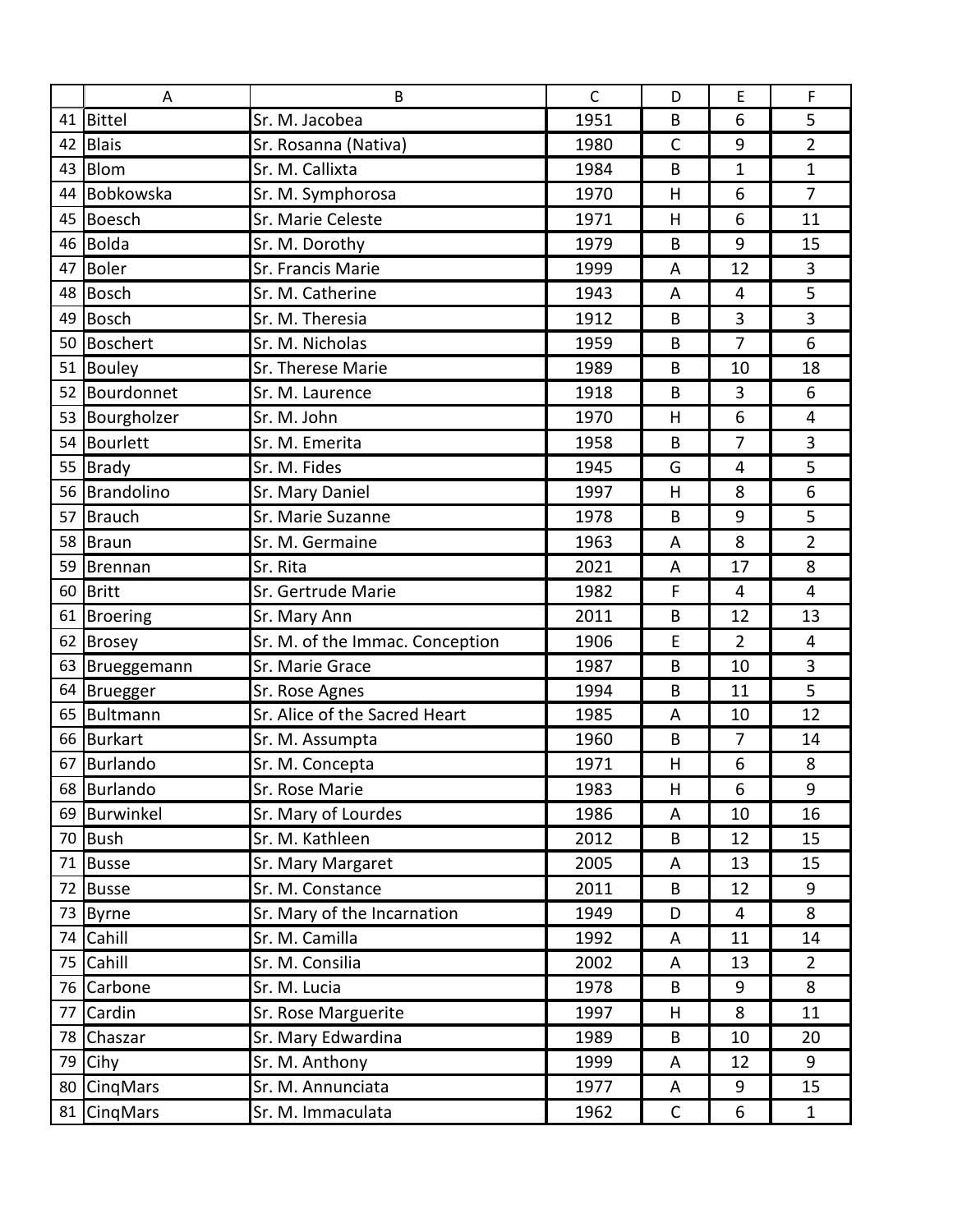|    | Α               | B                      | $\mathsf{C}$ | D            | E              | F              |  |
|----|-----------------|------------------------|--------------|--------------|----------------|----------------|--|
|    | 82 Comment      | Sr. Jeanne d'Arc       | 1943         | A            | 4              | 1              |  |
| 83 | Comparoni       | Sr. Marie Angeline     | 1989         | B            | 10             | 19             |  |
|    | 84 Comtois      | Sr. M. Florence        | 1987         | B            | 10             | 6              |  |
|    | 85 Condon       | Sr. M. Albin           | 1964         | A            | 8              | 13             |  |
| 86 | Cooney          | Sr. M. Augustine       | 1957         | A            | 7              | 6              |  |
| 87 | Cooney          | Sr. M. Consilia        | 1922         | $\mathsf{C}$ | 3              | 5              |  |
|    | 88 Cooney       | Sr. M. Auxilia         | 1927         | D            | 3              | 5              |  |
|    | 89 Coyne        | Sr. Teresa Joseph      | 1956         | A            | 6              | 11             |  |
|    | 90 Cunningham   | Sr. Margaret Mary      | 1990         | A            | 11             | $\mathbf{1}$   |  |
| 91 | Cunningham      | Sr. M. Brendan         | 1999         | A            | 12             | 5              |  |
| 92 | Cunningham      | Sr. M. Eileen          | 1950         | E            | $\overline{4}$ | 6              |  |
| 93 | Curran          | Sr. M. Aidan           | 1986         | A            | 10             | 15             |  |
| 94 | Curtin          | Sr. Aloysia Marie      | 1910         | B            | 3              | $\overline{2}$ |  |
| 95 | Cwiklinski      | Sr. M. Vincentia       | 1952         | B            | 6              | $\overline{7}$ |  |
|    | 96 Czodrowski   | Sr. M. Emiliana        | 1956         | A            | 6              | 10             |  |
| 97 | Czubek          | Sr. M. Devota          | 1969         | H            | 5              | 9              |  |
|    | 98 Damidio      | Sr. M. Lucy            | 1937         | A            | 1              | $\mathbf{1}$   |  |
|    | 99 Daugert      | Sr. M. Rose            | 1940         | B            | $\overline{4}$ | $\overline{7}$ |  |
|    | 100 Dehm        | Sr. Clotilde Marie     | 1976         | A            | 9              | 12             |  |
|    | 101 Demerle     | Sr. M. Ursula          | 1948         | D            | $\overline{4}$ | 4              |  |
|    | 102 Demminger   | Sr. M. Cecilia         | 1962         | $\mathsf C$  | 6              | 5              |  |
|    | 103 Dempsey     | Sr. Mary               | 1997         | H            | 8              | 5              |  |
|    | 104 Dettlaff    | Sr. M. Oliva           | 1943         | A            | $\overline{4}$ | 3              |  |
|    | 105 Dittrich    | Sr. M. Veronica        | 1973         | H            | 7              | 11             |  |
|    | 106 Doheny      | Sr. M. Hilda           | 1961         | $\mathsf C$  | 5              | $\mathbf{1}$   |  |
|    | 107 Dohmen      | Sr. Mary Joan          | 2017         | A            | 16             | $\mathbf{1}$   |  |
|    | 108 Dorsch      | Sr. M. Loretto         | 1923         | D            | 3              | $\overline{1}$ |  |
|    | 109 Dorsch      | Sr. M. Susanna         | 1910         | G            | $\overline{2}$ | $\mathbf{1}$   |  |
|    | 110 Dorsch      | Sr. M. Valeria         | 1976         | A            | 9              | 14             |  |
|    | 111 Dowdell     | Sr. Mary of the Rosary | 2004         | A            | 13             | 10             |  |
|    | 112 Downes      | Sr. M. Patrick         | 1980         | B            | 9              | 16             |  |
|    | 113 Drahmann    | Sr. M. Antonia         | 1965         | A            | 8              | 14             |  |
|    | 114 Driscoll    | Sr. Loretto Marie      | 2008         | A            | 14             | 14             |  |
|    | 115 Ducey       | Sr. M. Innocentia      | 1986         | B            | 10             | $\mathbf{1}$   |  |
|    | 116 Dumouchelle | Sr. M. Amelia          | 1962         | $\mathsf{C}$ | $\overline{7}$ | $\mathbf{1}$   |  |
|    | 117 Durand      | Sr. Agnes Georgina     | 1991         | A            | 11             | 11             |  |
|    | 118 Durbin      | Sr. Elizabeth Anne     | 2016         | A            | 15             | 10             |  |
|    | 119 Durbin      | Sr. Francis Anne       | 2019         | A            | 17             | $\overline{2}$ |  |
|    | 120 Dusini      | Sr. M. Angelo          | 1990         | A            | 11             | 3              |  |
|    | 121 Dziadosz    | Sr. Mary Henry         | 2016         | A            | 15             | 4              |  |
|    | 122 Dziondziak  | Sr. Stanislaus Mary    | 1943         | $\mathsf{C}$ | 4              | 8              |  |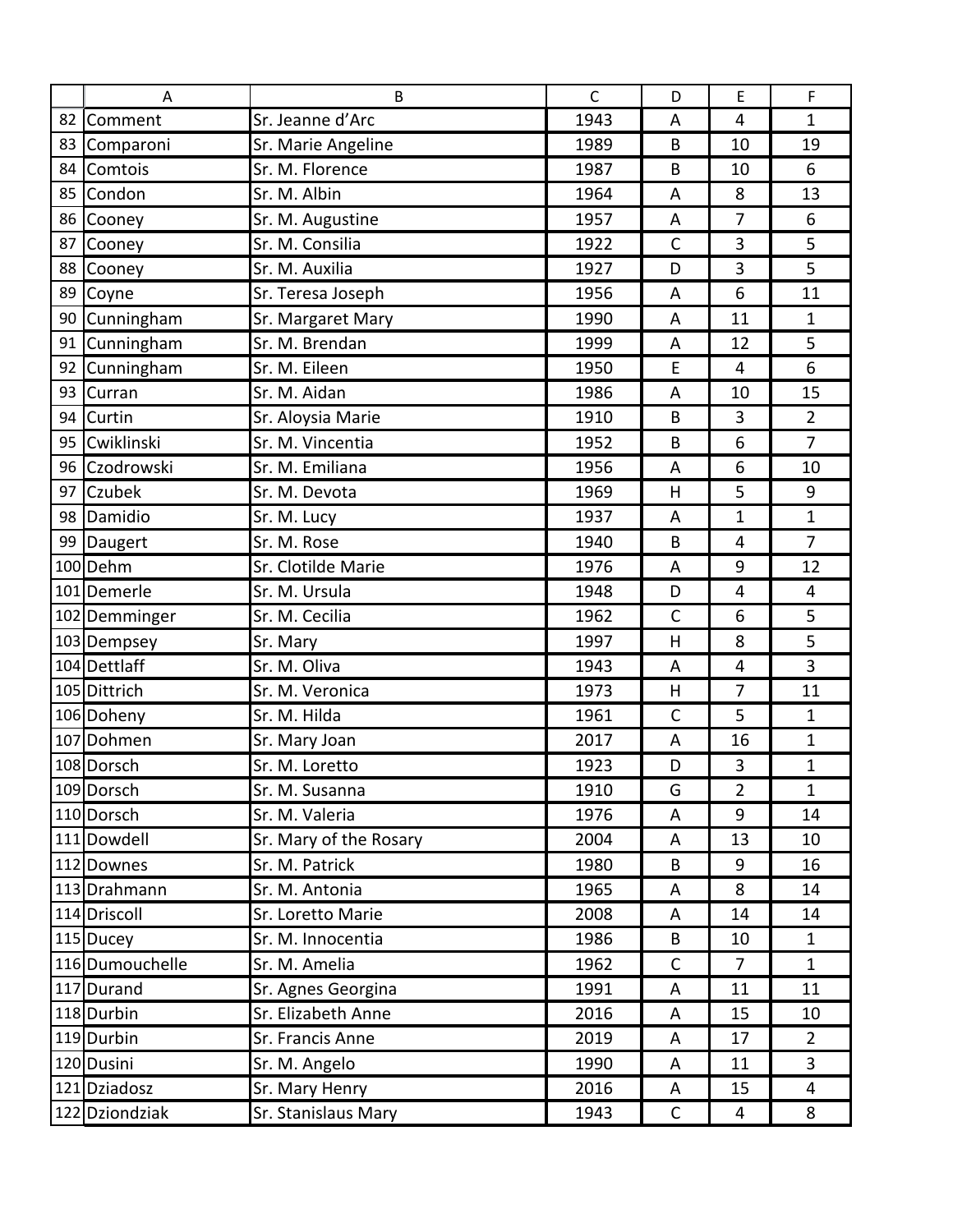| A                | B                     | $\mathsf{C}$ | D            | E              | $\mathsf F$    |  |
|------------------|-----------------------|--------------|--------------|----------------|----------------|--|
| 123 Eckert       | Sr. M. Armella        | 1949         | D            | 4              | $\overline{7}$ |  |
| 124 Eisen        | Sr. M. Josepha        | 1985         | A            | 10             | 13             |  |
| 125 Eisen        | Sr. M. Alfred         | 1982         | F            | $\overline{4}$ | $\overline{2}$ |  |
| 126 Enright      | Sr. M. Seraphia       | 1984         | A            | 10             | 6              |  |
| 127 Erhart       | Sr. M. Constantia     | 1972         | H            | $\overline{7}$ | 8              |  |
| 128 Erpenbeck    | Sr. Louise Joseph     | 1993         | A            | 11             | 16             |  |
| 129 Erpenbeck    | Sr. M. Adela          | 1987         | B            | 10             | 4              |  |
| 130 Ewen         | Sr. M. Eulalia        | 1938         | H            | 3              | 6              |  |
| 131 Exterkamp    | Sr. Lorraine (Alicia) | 1980         | $\mathsf{C}$ | 9              | $\mathbf{1}$   |  |
| 132 Fedders      | Sr. M. Barbara        | 2008         | A            | 14             | 12             |  |
| 133 Fedders      | Sr. John Mary         | 1952         | B            | 6              | 9              |  |
| 134 Fedders      | Sr. M. Stanislaus     | 1900         | $\mathsf{C}$ | $\overline{2}$ | $\overline{3}$ |  |
| 135 Feger        | Sr. M. Constantine    | 1966         | B            | 8              | 6              |  |
| 136 Felten       | Sr. M. Vigberta       | 1948         | B            | 5              | 10             |  |
| 137 Fergon       | Sr. M. Pacomia        | 1980         | B            | 9              | 18             |  |
| 138 Fitzgerald   | Sr. Mary Madonna      | 1990         | A            | 11             | $\overline{2}$ |  |
| $139$ Fix        | Sr. M. Antoin         | 1945         | G            | $\overline{4}$ | $\overline{4}$ |  |
| 140 Foley        | Sr. Kathleen Marie    | 2008         | A            | 14             | 10             |  |
| 141 Forman       | Sr. M. Matthew        | 2002         | A            | 12             | 19             |  |
| 142 Fortman      | Sr. Helen             | 1997         | H            | 8              | 8              |  |
| 143 Frebis       | Sr. Catherine Regina  | 2008         | A            | 14             | 6              |  |
| 144 Frederick    | Sr. M. Helen          | 2002         | A            | 13             | 3              |  |
| 145 Freiss       | Sr. John Berchmans    | 1899         | $\mathsf{C}$ | $\overline{2}$ | $\overline{2}$ |  |
| 146 Freund       | Sr. M. Agatha         | 1928         | E            | 3              | $\mathbf{1}$   |  |
| 147 Fritz        | Sr. M. Coletta        | 1986         | A            | 10             | 20             |  |
| 148 Frost        | Sr. M.Ermelinda       | 1908         | F            | $\overline{2}$ | $\overline{4}$ |  |
| 149 Fuchs        | Sr. M. Lucina         | 1976         | A            | 9              | 13             |  |
| 150 Fuehrer      | Sr. M. Rosina         | 2005         | A            | 13             | 16             |  |
| 151 Fuger        | Sr. M. Odilia         | 1957         | A            | $\overline{7}$ | $\overline{3}$ |  |
| 152 Gackowska    | Sr. M. Zaccaria       | 1963         | A            | 8              | $\mathbf{1}$   |  |
| 153 Gangwish     | Sr. Marie             | 2004         | A            | 13             | 11             |  |
| 154 Gannon       | Sr. M. Honora         | 1994         | B            | 11             | 4              |  |
| 155 Gartiser     | Sr. M. Scholastica    | 1915         | H            | $\overline{2}$ | $\mathbf{1}$   |  |
| 156 Gebhard      | Sr. M. Cleopha        | 1955         | A            | 6              | $\mathbf{3}$   |  |
| 157 Geiger       | Sr. Mary Esther       | 2000         | A            | 12             | 12             |  |
| 158 Geldreich    | St. Marie Victoire    | 1957         | A            | 7              | 10             |  |
| 159 Gerber       | Sr. M. Laurent        | 1963         | $\mathsf{C}$ | $\overline{7}$ | 5              |  |
| 160 Gerdeman     | Sr. M. Clemence       | 1985         | A            | 10             | 11             |  |
| 161 Gerdeman     | Sr. Mary of Mercy     | 2003         | A            | 13             | 8              |  |
| 162 Gerding      | Sr. M. Paul           | 1958         | A            | $\overline{7}$ | 14             |  |
| 163 Gerhardstein | Sr. M Andrea          | 1979         | B            | 9              | 11             |  |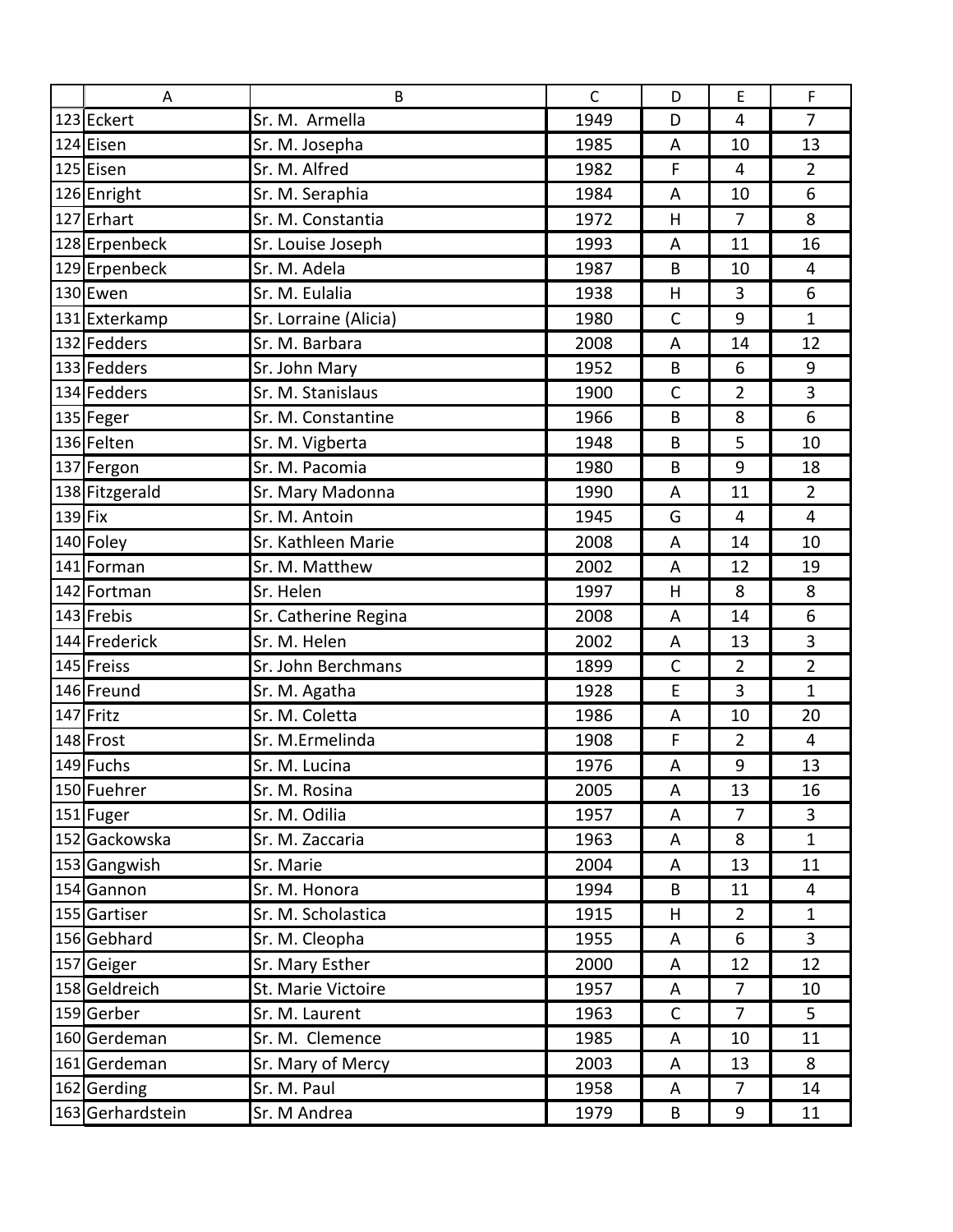|            | A                | B.                          | $\mathsf{C}$ | D            | E              | $\mathsf F$    |
|------------|------------------|-----------------------------|--------------|--------------|----------------|----------------|
|            | 164 Gerhardstein | Sr. M. Redempta             | 1944         | H            | $\overline{4}$ | $\overline{3}$ |
|            | 165 Germann      | Sr. M. Ambrose              | 1997         | H            | 8              | 9              |
|            | 166 Germann      | Sr. M. Crucifixa            | 1967         | $\mathsf{C}$ | 8              | 1              |
|            | 167 Germann      | Sr. M. Gabriel              | 2000         | A            | 12             | 13             |
|            | 168 Gervais      | Sr. M. Noel                 | 2014         | B            | 12             | 21             |
| $169$ Gill |                  | Sr. M. Patricia             | 1913         | G            | $\overline{2}$ | 3              |
|            | 170Glauber       | Sr. M. Pascal               | 1942         | $\mathsf{C}$ | $\overline{4}$ | 5              |
|            | 171 Glock        | Sr. M. Mira                 | 1973         | H            | $\overline{7}$ | 9              |
|            | 172 Glowinska    | Sr. M. Christina            | 1959         | B            | $\overline{7}$ | 5              |
|            | 173 Gmeiner      | Sr. M. Imelda               | 1986         | A            | 10             | 19             |
|            | 174 Goder        | Sr. M. Irmina               | 1917         | A            | $\overline{2}$ | $\mathbf{1}$   |
|            | 175 Gohs         | Sr. M. Mildred              | 2012         | B            | 12             | 17             |
|            | 176 Gohs         | Sr. M. Pia                  | 1959         | B            | $\overline{7}$ | $\overline{7}$ |
|            | 177 Goodhead     | Sr. M. Jane Frances         | 1942         | $\mathsf{C}$ | $\overline{4}$ | $\overline{2}$ |
|            | 178 Goodwin      | Sr. M. Bridgid              | 1999         | A            | 12             | $\overline{4}$ |
|            | 179 Goodwin      | Sr. Mary William            | 1994         | B            | 11             | 8              |
|            | 180 Grasser      | Sr. M. Lydia                | 1974         | H            | $\overline{7}$ | 13             |
|            | 181Grau          | Sr. M. Charlotte            | 1966         | B            | 8              | 10             |
|            | 182 Greis        | Sr. M. Felix                | 1990         | A            | 11             | 4              |
|            | 183 Greis        | Sr. M. Magdalena            | 1974         | A            | 9              | $\overline{2}$ |
|            | 184 Greis        | Sr. M. Raymond              | 1974         | A            | 9              | $\mathbf 1$    |
|            | 185 Grobmeier    | Sr. M. Henry                | 1945         | H            | $\overline{4}$ | $\overline{7}$ |
|            | 186 Groome       | Sr. Miriam                  | 1967         | H            | 5              | $\mathbf{1}$   |
|            | 187 Grueser      | Sr. Clara Frances           | 1991         | A            | 11             | 10             |
|            | 188 Guckert      | Sr. M. Edna                 | 1932         | G            | 3              | $\mathbf{1}$   |
|            | 189 Guidugli     | Sr. Maria Maddalena         | 2011         | B            | 12             | 10             |
|            | 190 Gunther      | Sr. M. Joseph               | 1892         | B            | $\overline{2}$ | 1              |
|            | 191 Haas         | Sr. M. Julia                | 1948         | D            | $\overline{4}$ | $\mathbf{1}$   |
|            | $192$ Haby       | Sr. Marie Romanie           | 1974         | A            | 9              | 6              |
|            | $193$ Hahn       | Sr. M. Catherine            | 1938         | A            | 3              | $\mathbf{1}$   |
|            | 194 Hamberg      | Sr. M. Christopher          | 2011         | B            | 12             | 12             |
|            | $195$ Hans       | Sr. M. Lutgarde             | 1930         | F            | 3              | $\mathbf{3}$   |
|            | 196 Hartman      | Sr. Rose Mary               | 2008         | A            | 14             | 13             |
|            | 197 Hartmann     | Sr. M. Corona               | 1942         | $\mathsf{C}$ | 4              | 4              |
|            | 198 Hartmann     | Sr. M. Gregoria             | 1977         | A            | 9              | 18             |
|            | 199 Harvey       | Sr. Mary Thomas             | 2022         | B            | 13             | $\mathbf{1}$   |
|            | 200 Hauser       | Sr. Marie Alma              | 1995         | B            | 11             | 17             |
|            | 201 Hayden       | Sr. Joann                   | 2006         | A            | 13             | 19             |
|            | 202 Hayes        | Sr. Mary of the Holy Spirit | 1967         | $\mathsf C$  | 8              | $\overline{2}$ |
|            | 203 Healy        | Sr. Ida Catherine           | 1960         | B            | $\overline{7}$ | 13             |
|            | $204$ Healy      | Sr. M. Stephen              | 1985         | A            | 10             | 14             |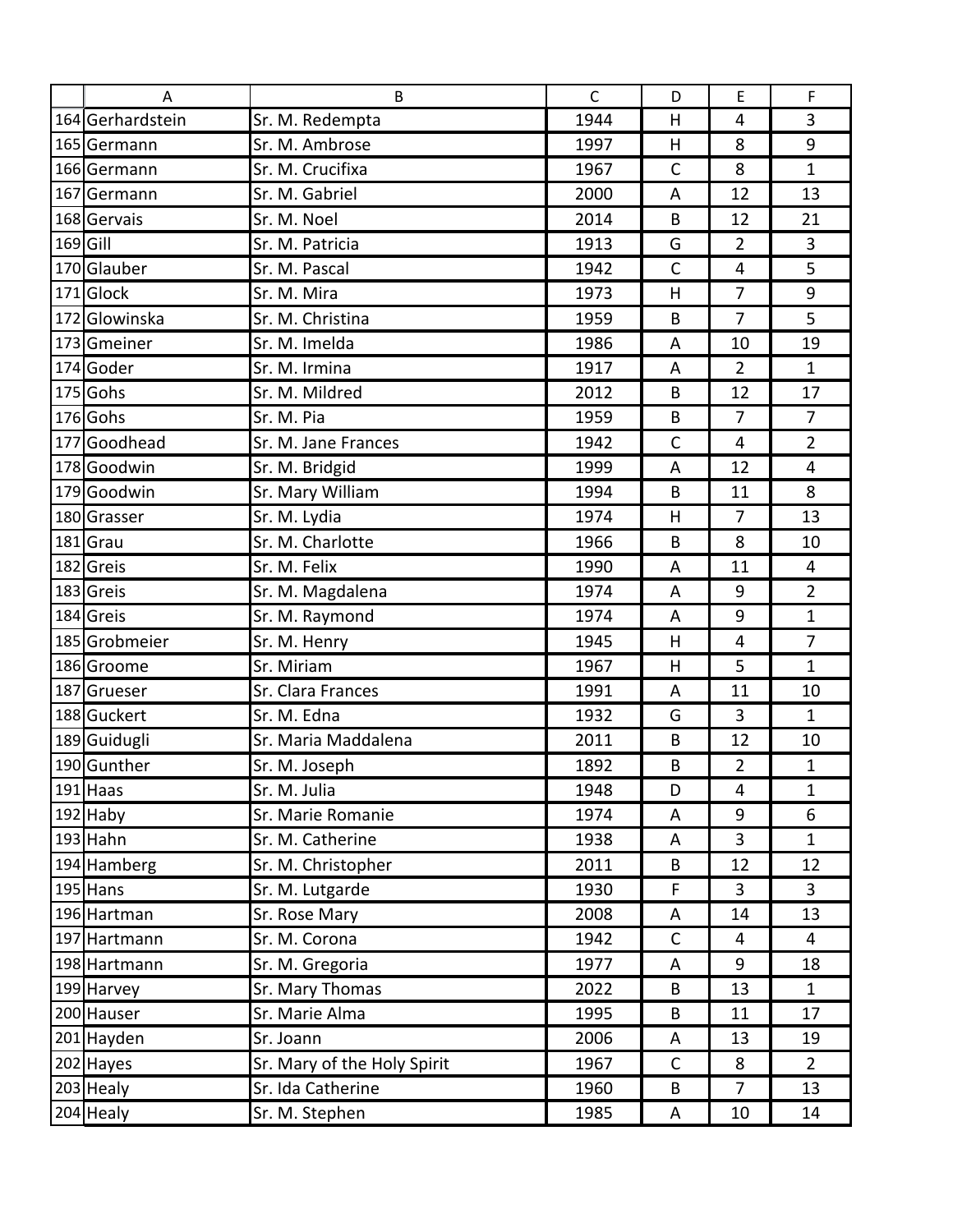| Α               | B                            | $\mathsf{C}$ | D              | $\mathsf E$    | $\mathsf{F}$   |  |
|-----------------|------------------------------|--------------|----------------|----------------|----------------|--|
| 205 Hehman      | Sr. M. Cletus                | 2009         | A              | 14             | 18             |  |
| 206 Heitz       | Sr. Rose Anna                | 2008         | A              | 14             | 11             |  |
| 207 Herb        | Sr. Francis de Sales         | 1988         | B              | 10             | 12             |  |
| 208 Herrle      | Sr. M. Hildegarde            | 1985         | A              | 10             | 10             |  |
| 209 Herrle      | Sr. M. Stephana              | 1975         | A              | 9              | 9              |  |
| 210 Herzog      | Sr. Catherine                | 2014         | B              | 12             | 22             |  |
| 211 Herzog      | Sr. John Martin              | 1993         | A              | 11             | 21             |  |
| 212 Herzog      | Sr. M. Hieronyma             | 1955         | A              | 6              | $\overline{7}$ |  |
| 213 Herzog      | Sr. M. Auxilia               | 1995         | B              | 11             | 18             |  |
| 214 Herzog      | Sr. Mary Ellen               | 1996         | H              | 8              | $\mathbf{1}$   |  |
| 215 Herzog      | Sr. M. Micheline             | 1961         | $\mathsf{C}$   | 5              | $\overline{4}$ |  |
| 216 Hicks       | Sr. M. Herman                | 1967         | H              | 5              | 3              |  |
| 217 Hoffer      | Sr. M Francesca              | 1991         | A              | 11             | 6              |  |
| 218 Holtkamp    | Sr. Catherine Mary           | 2018         | A              | 16             | 5              |  |
| 219 Horan       | Sr. Agnes Teresa             | 2003         | A              | 13             | $\overline{4}$ |  |
| 220 Horgan      | Sr. Winifred Mary            | 1996         | B              | 11             | 20             |  |
| 221 Horhold     | Sr. M. Luitgardis            | 1972         | H              | 7              | $\overline{7}$ |  |
| 222 Houlne      | Sr. Antoinette Marie         | 1970         | H              | 6              | 5              |  |
| 223 Houlne      | Sr. Marie Anna               | 1965         | B              | 8              | 3              |  |
| 224 Houlne      | Sr. Marie du Sacre Coeur     | 1987         | B              | 10             | 5              |  |
| 225 Houlne      | Sr. Mary of the Sacred Heart | 1915         | B              | 3              | $\overline{4}$ |  |
| 226 Houston     | Sr. Elizabeth Mary           | 2018         | A              | 16             | $\overline{2}$ |  |
| 227 Huber       | Sr. M. Aquin                 | 1983         | F              | 4              | 8              |  |
| 228 Huber       | Sr. Mary (Corona)            | 2013         | B              | 12             | 19             |  |
| 229 Humbert     | Sr. Agnes Margaret           | 2005         | A              | 13             | 14             |  |
| $230$ Hunt      | Sr. Mary Catherine           | 2015         | B              | $\mathbf 1$    | $\overline{2}$ |  |
| 231 Iltis       | Sr. M. Irene                 | 1942         | $\overline{C}$ | 4              | 6              |  |
| 232 Imdieke     | Sr. M. Herman                | 1928         | E              | 3              | 3              |  |
| 233 Imdieke     | Sr. M. Josina                | 1918         | A              | $\overline{2}$ | $\overline{2}$ |  |
| 234 Jansen      | Sr. Angela Marie             | 1996         | H              | 8              | 4              |  |
| 235 Jasnoch     | Sr. M. Praxeda               | 1962         | C              | 5              | 8              |  |
| $236$ Jehn      | Sr. M. Marcia                | 2017         | A              | 15             | 11             |  |
| 237Jobst        | Sr. Rose of Lima             | 1957         | A              | 7              | 9              |  |
| 238 Jordan      | Sr. M. David                 | 1998         | H              | 8              | 13             |  |
| 239 Justa       | Sr. M. Suitberta             | 1946         | B              | 5              | 4              |  |
| 240 Kaelin      | Sr. Jane Frances             | 2019         | A              | 16             | 9              |  |
| 241 Kalk        | Sr. M. Antoinette            | 1962         | $\mathsf{C}$   | 6              | 6              |  |
| 242 Kamowska    | Sr. Francis Clare            | 1994         | B              | 11             | 6              |  |
| 243 Kasper      | Sr. M. Prudentia             | 1961         | C              | 5              | $\overline{2}$ |  |
| 244 Kaszubowska | Sr. M. Theodosia             | 1965         | A              | 8              | 15             |  |
| 245 Kearins     | Sr. M. Sabina                | 1974         | A              | 9              | 3              |  |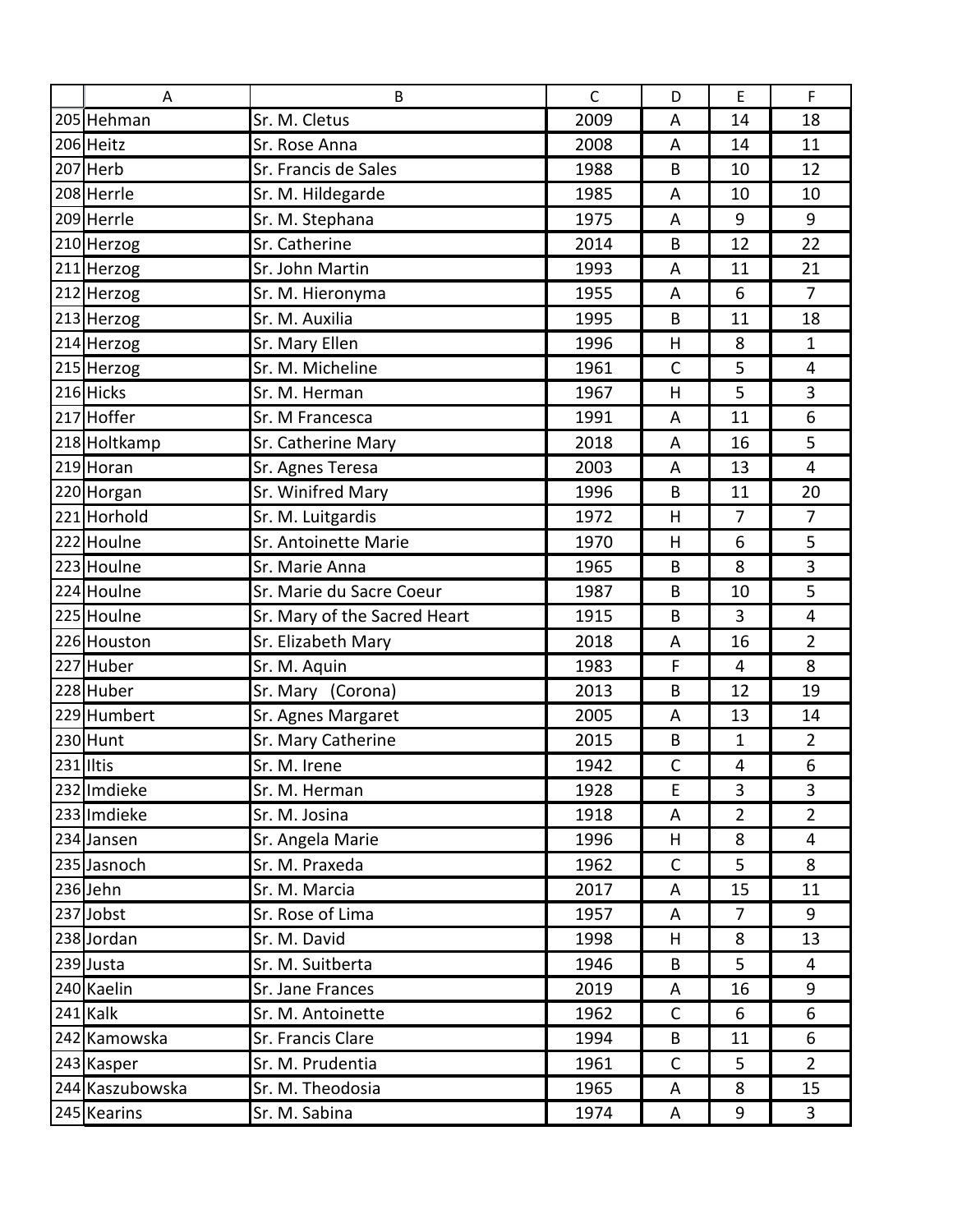| Α                | B                               | $\mathsf{C}$ | D           | E              | $\mathsf F$    |
|------------------|---------------------------------|--------------|-------------|----------------|----------------|
| 246 Kelemen      | Sr. Elizabeth                   | 2020         | A           | 17             | 5              |
| 247 Kelemen      | Sr. Teresa Anne                 | 2016         | A           | 15             | 9              |
| 248 Keller       | Sr. M. Aloysius                 | 1947         | B           | 5              | $\overline{7}$ |
| 249 Kelly        | Sr. Anne Felix                  | 1963         | A           | 8              | $\overline{7}$ |
| 250 Kelly        | Sr. Joseph Mary                 | 1948         | D           | $\overline{4}$ | 5              |
| 251 Kelly        | Sr. Kathleen (Margaret Theresa) | 2012         | B           | 12             | 14             |
| 252 Kelly        | Sr. Rita Teresa (Mary Agnes)    | 1993         | B           | 11             | 3              |
| 253 Kelty        | Sr. Philip Neri                 | 1951         | B           | 6              | $\overline{2}$ |
| 254 Kersting     | Sr. Catherine Xavier            | 1967         | B           | 8              | 14             |
| 255 Kestler      | Sr. M. Angela                   | 1892         | B           | $\overline{2}$ | $\overline{2}$ |
| 256 Kieffert     | Sr. M. Alfrida                  | 1929         | E           | 3              | 6              |
| 257 Kindervater  | Sr. M. Evangelista              | 1953         | A           | 5              | 4              |
| 258 Kippert      | Sr. M. Julietta                 | 1980         | B           | 9              | 17             |
| 259 Kircher      | Sr. M. Stephen                  | 1916         | H           | $\overline{2}$ | 3              |
| 260 Kleck        | Sr. M. Therese                  | 1946         | B           | 5              | $\mathbf{1}$   |
| 261 Kloss        | Sr. M. Petronilla               | 1958         | A           | $\overline{7}$ | 12             |
| 262 Klump        | Sr. Rose Elizabeth              | 1992         | A           | 11             | 15             |
| 263 Knab         | Sr. M. Marthe                   | 1945         | H           | $\overline{4}$ | 6              |
| 264 Knipper      | Sr. Gertrude Ann                | 2019         | A           | 16             | 8              |
| 265 Kohls        | Sr. M. Magdalen                 | 1965         | B           | 8              | $\overline{2}$ |
| 266 Kolatka      | Sr. M. Isidore                  | 1916         | H           | 2              | $\overline{4}$ |
| 267 Kolkmeier    | Sr. Ruth Marie                  | 2013         | B           | 12             | 18             |
| 268 Kowalkowska  | Sr. Gabriel Mary                | 1964         | A           | 8              | 9              |
| 269 Kraemer      | Sr. Alma Marie                  | 2005         | A           | 13             | 12             |
| 270 Kraemer      | Sr. Edward Mary                 | 1996         | B           | 11             | 22             |
| 271 Kraemer      | Sr. Margaret Anne               | 2017         | A           | 15             | 12             |
| 272 Krainska     | Sr. M. Esperentia               | 1928         | E           | 3              | 5              |
| 273 Kramer       | Sr. Agnes Clare                 | 2016         | A           | 15             | 5              |
| 274 Kramer       | Sr. M. Antonina                 | 1995         | $\sf B$     | 11             | 12             |
| 275 Kramer       | Sr. M. Marguerite               | 1971         | H           | 7              | $\overline{2}$ |
| 276 Kramer       | Sr. Rose Magdalen               | 2016         | A           | 15             | 6              |
| 277 Kraus        | Sr. M. Barbara                  | 1937         | H           | 3              | $\overline{3}$ |
| 278 Krauss       | Sr. M. Apollonia                | 1959         | B           | 7              | $\overline{4}$ |
| 279 Kreidenweiss | Sr. M. Gratia                   | 1977         | A           | 9              | 16             |
| 280 Kromer       | Sr. M. Josephine                | 1943         | A           | $\overline{4}$ | $\overline{2}$ |
| 281 Krumenacker  | Sr. M. Lutgarde                 | 1945         | H           | 4              | 8              |
| 282 Kuntz        | Sr. Mary                        | 1940         | B           | 4              | $\overline{2}$ |
| 283 Kusior       | Sr. M. Alberta                  | 1963         | A           | 8              | $\overline{4}$ |
| 284 Kuter        | Sr. M. Angela                   | 1964         | A           | 8              | 12             |
| 285 Kuter        | Sr. M. Balbina                  | 1954         | A           | 5              | 6              |
| 286 Kwiczor      | Sr. M. Dyonisia                 | 1961         | $\mathsf C$ | 5              | 6              |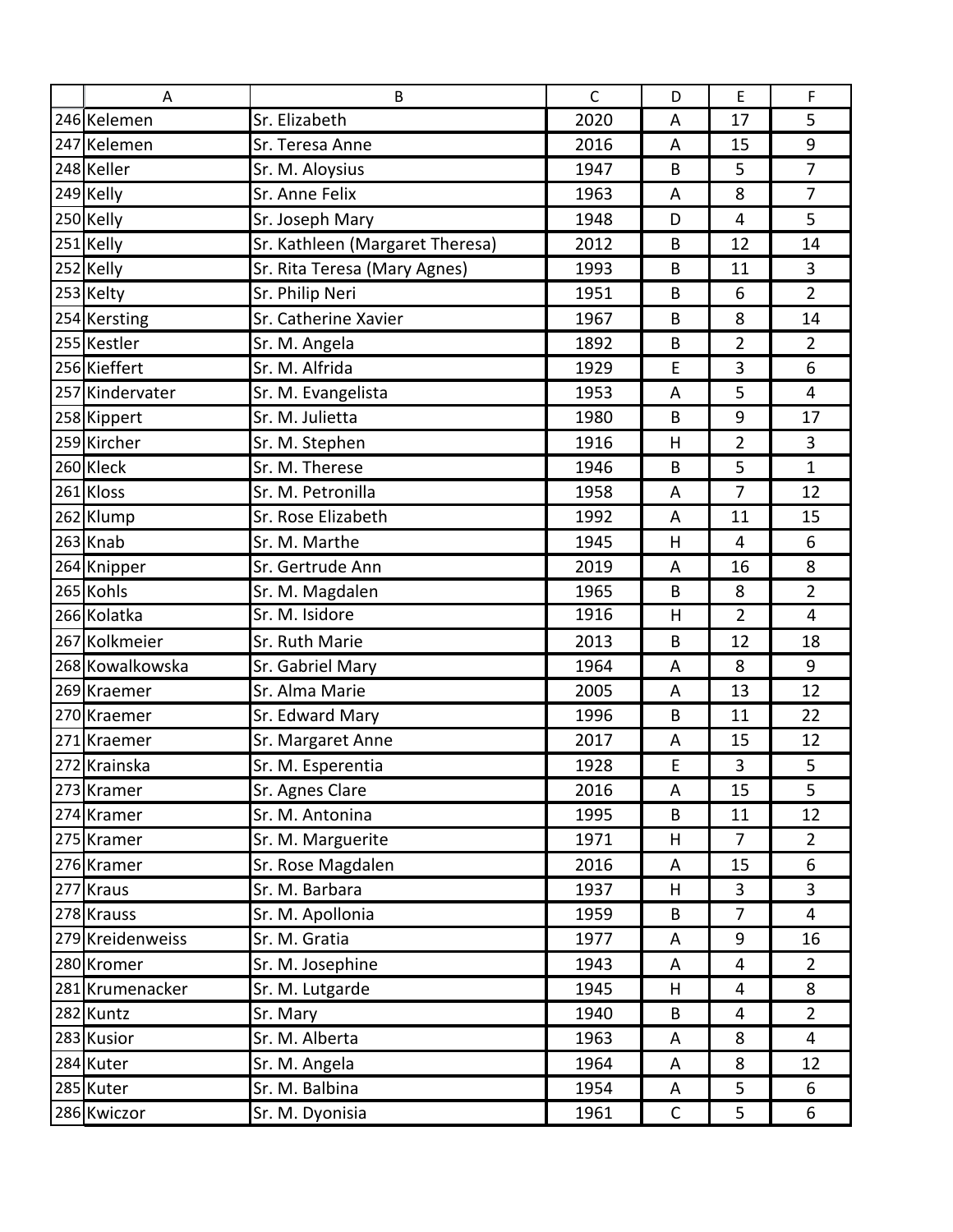| A               | B                                 | $\mathsf{C}$ | D            | E              | F              |
|-----------------|-----------------------------------|--------------|--------------|----------------|----------------|
| 287 Labatte     | Sr. M. Pelagia                    | 1948         | D            | $\overline{4}$ | $\overline{2}$ |
| 288 Lafayette   | Sr. Marie de la Salle             | 1942         | $\mathsf{C}$ | 4              | $\overline{7}$ |
| 289 Lafayette   | Sr. M. Gonzaga                    | 1937         | H            | 3              | 4              |
| 290 Lafayette   | Sr. M. Imelda                     | 1915         | H            | $\overline{2}$ | $\overline{2}$ |
| 291 Laferte     | Sr. Marie Ange                    | 1997         | H            | 8              | 12             |
| 292 Laible      | Sr. Dorothy                       | 2015         | A            | 15             | 3              |
| 293 Landry      | Sr. Alice (Anne Gertrude)         | 1985         | A            | 10             | $\overline{7}$ |
| 294 Laskowska   | Sr. Rosalie Marie                 | 1947         | B            | 5              | 8              |
| 295 Lemius      | Sr. M. Lellis                     | 1908         | F            | $\overline{2}$ | 3              |
| 296 Lemker      | Sr. M. Boniface                   | 1954         | A            | 5              | 10             |
| 297 Lensch      | Sr. M. Domitilla                  | 1956         | A            | 6              | 12             |
| 298 Lenz        | Sr. M. Colomba                    | 1931         | F            | 3              | 5              |
| 299 Lepine      | Sr. Marie Angelique               | 1998         | H            | 8              | 15             |
| 300 Levandofsky | Sr. M. Adolph                     | 1953         | B            | 6              | 11             |
| 301 Lewis       | Sr. Margaret Mary                 | 1940         | B            | $\overline{4}$ | 4              |
| 302 Lewis       | Sr. M. Philomena                  | 1939         | A            | 3              | $\overline{4}$ |
| 303 Lieftuchter | Sr. M. Ephrem of the Sacred Heart | 1971         | H            | 6              | 12             |
| 304 Lipari      | Sr. M. Rosalie                    | 2009         | A            | 14             | 16             |
| 305 Luddon      | Sr. M. Eucharia                   | 1988         | B            | 10             | 15             |
| 306 Lutz        | Sr. M. Emerentiana                | 1947         | B            | 5              | 9              |
| 307 Mabellini   | Sr. Anne Catherine                | 2008         | A            | 14             | 8              |
| 308 Madden      | Sr. Marie Eloise                  | 1998         | A            | 12             | $\mathbf{1}$   |
| 309 Madden      | Sr. Agnes Marian                  | 2005         | A            | 13             | 13             |
| 310 Maloney     | Sr. M. Anselma                    | 1968         | H            | 5              | 6              |
| 311 Mancini     | Sr. Agnes Concetta                | 1983         | F            | 4              | 5              |
| 312 Mancini     | Sr. Rita Marie                    | 1998         | H            | 8              | 16             |
| 313 Marck       | Sr. Marie Eugenie                 | 1940         | B            | 4              | 5              |
| 314 Markham     | Sr. Agnes Immaculata              | 1966         | B            | 8              | 13             |
| 315 Markham     | Sr. Mary of the Immaculate Heart  | 1988         | B            | 10             | 11             |
| 316 Maron       | Sr. M. Dominica                   | 1932         | G            | 3              | $\overline{2}$ |
| 317 Marsili     | Sr. Mary Lea                      | 2003         | A            | 13             | 5              |
| 318 Martineau   | Sr. Josephine Mary                | 2010         | B            | 12             | 6              |
| 319 Martineau   | Sr. M. Amabilis                   | 1999         | A            | 12             | 6              |
| 320 Martineau   | Sr. M. Mansueta                   | 2019         | A            | 17             | $\mathbf{1}$   |
| 321 Mason       | Sr. M. Albertina                  | 1975         | A            | 9              | 7              |
| 322 Mathias     | Sr. Clotilde                      | 1954         | A            | 6              | $\mathbf{1}$   |
| 323 Mathis      | Sr. M. Rita                       | 1974         | H            | $\overline{7}$ | 14             |
| 324 Mauriello   | Sr. Gerard Marie                  | 1921         | C            | 3              | 3              |
| $325$ May       | Sr. Betty Ann                     | 2009         | A            | 14             | 15             |
| 326 Maylott     | Sr. Rose Mary                     | 2011         | B            | 12             | 8              |
| 327 Mazerand    | Sr. M. Hyacintha                  | 1960         | B            | $\overline{7}$ | 11             |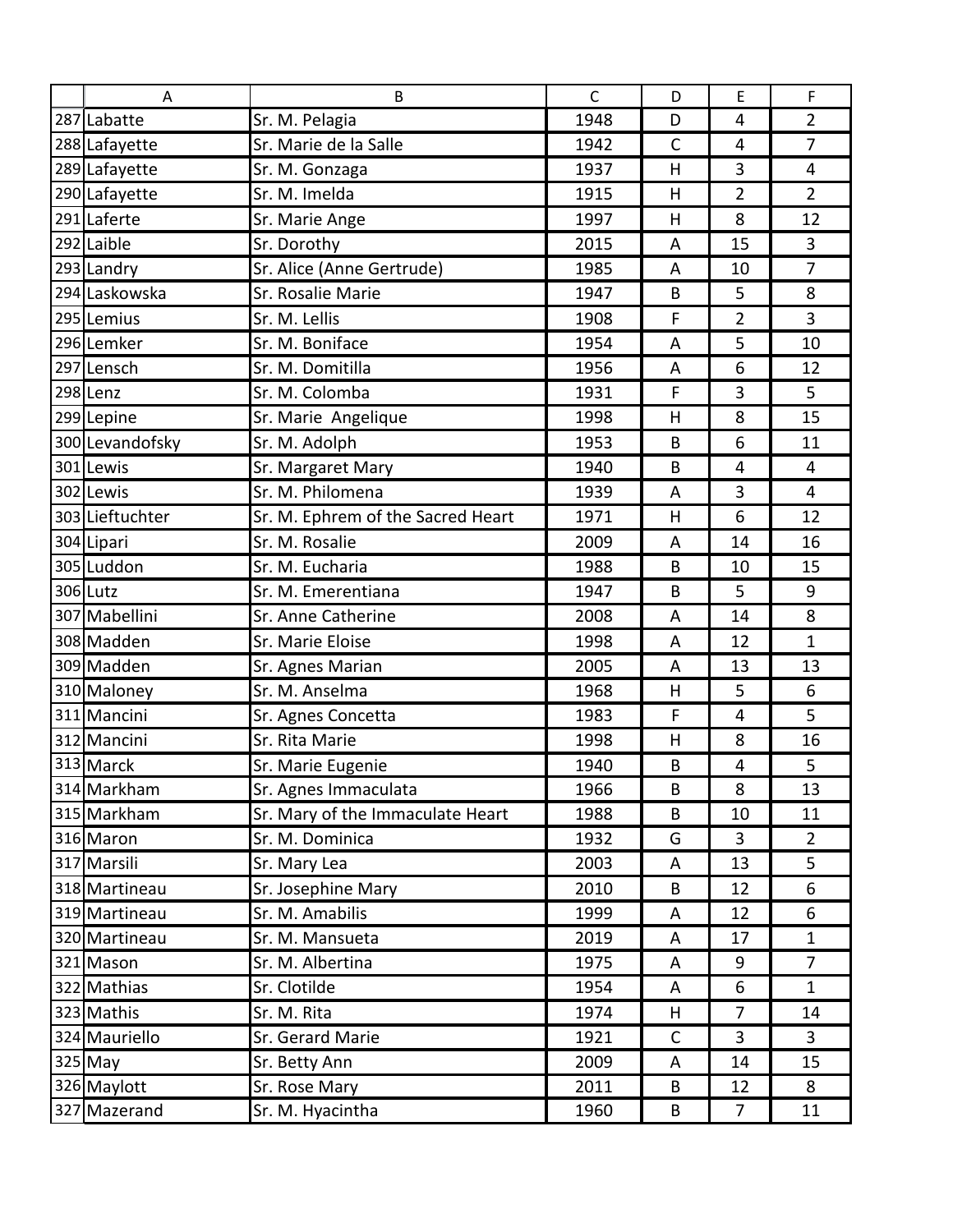| A                | B                                  | $\mathsf{C}$ | D            | E              | $\mathsf F$    |
|------------------|------------------------------------|--------------|--------------|----------------|----------------|
| 328 Mazerand     | Sr. M. Ulrica                      | 1973         | H            | 7              | 12             |
| 329 McAuliffe    | Sr. M. Justina                     | 1898         | $\mathsf{C}$ | $\overline{2}$ | $\mathbf{1}$   |
| 330 McCarthy     | Sr. M. Dominic                     | 1951         | B            | 6              | $\mathbf{1}$   |
| 331 McDermott    | Sr. M. Scholastica                 | 1997         | H            | 8              | 10             |
| 332 McGlone      | Sr. Mary Ruth                      | 2000         | A            | 12             | 14             |
| 333 McGrath      | Sr. M. Blanche                     | 1966         | B            | 8              | 4              |
| 334 McLichock    | Sr. Therese de l'Enfant Jesus      | 1995         | B            | 11             | 13             |
| 335 McManus      | Sr. M. Fidelia                     | 1905         | E            | $\overline{2}$ | 3              |
| 336 McManus      | Sr. M. Fidelia                     | 1950         | E            | $\overline{4}$ | $\overline{2}$ |
| 337 Meegan       | Sr. M. Charles                     | 1918         | A            | $\overline{2}$ | $\overline{4}$ |
| 338 Menke        | Sr. M. Roselina                    | 1978         | B            | 9              | 3              |
| 339 Menke        | Sr. Mary of Jesus                  | 1984         | A            | 10             | 5              |
| 340 Merkle       | Sr. M. Providentia                 | 1966         | B            | 8              | 9              |
| 341 Meyer        | Sr. M. Loretto                     | 1988         | B            | 10             | 14             |
| 342 Miller       | Sr. Magdalen Joseph                | 1993         | A            | 11             | 22             |
| 343 Miller       | Sr. Maria of the Blessed Sacrament | 1978         | B            | 9              | 6              |
| 344 Minihan      | Sr. M. Raphael                     | 1969         | H            | 5              | 8              |
| 345 Moeller      | Sr. M. Dolores                     | 1942         | $\mathsf{C}$ | $\overline{4}$ | 3              |
| 346 Molt         | Sr. M. Xaveria                     | 1945         | G            | 4              | $\mathbf{1}$   |
| 347 Moran        | Sr. Mary Roberta                   | 1998         | H            | 8              | 14             |
| 348 Morgenthal   | Sr. M. Julitta                     | 1945         | G            | 4              | $\overline{2}$ |
| 349 Mortimer     | Sr. Alma Therese                   | 1993         | A            | 11             | 18             |
| 350 Motz         | Sr. M. Josepha                     | 1925         | D            | 3              | 3              |
| 351 Moye         | Sr. Jean Martin                    | 1899         | $\mathsf{C}$ | 3              | $\overline{2}$ |
| 352 Mudge        | Sr. Gertrude of Jesus              | 1984         | A            | 10             | $\mathbf{1}$   |
| 353 Mueller      | Sr. Elizabeth Marie                | 1990         | B            | 10             | 21             |
| 354 Mueller      | Sr. Joseph Mary                    | 1971         | H            | $\overline{7}$ | 3              |
| 355 Mueller      | Sr. M. Evangelist                  | 2007         | A            | 14             | $\overline{2}$ |
| 356 Mueller      | Sr. Mary of Good Counsel           | 1957         | A            | 7              | $\overline{7}$ |
| 357 Muhlmeyer    | Sr. M. Louisa                      | 1930         | F            | 3              | $\mathbf{1}$   |
| 358 Mulleady     | Sr. M. Michael                     | 1934         | G            | 3              | 5              |
| 359 Neiser       | Sr. Mary de Sales                  | 1977         | A            | 9              | 17             |
| 360 Neltner      | Sr. M. Angelica                    | 1965         | A            | 8              | 16             |
| 361 Ney          | Sr. Adele Marie                    | 1952         | B            | 6              | 6              |
| 362 Nichols      | Sr. M. Beatrice                    | 1958         | B            | $\overline{7}$ | $\mathbf{1}$   |
| 363 Niehaus      | Sr. M. Regina                      | 1972         | н            | 7              | 6              |
| 364 Nierengartan | Sr. M. Simplicia                   | 1963         | A            | 8              | 3              |
| 365 Nolan        | Sr. M. Theodore                    | 2020         | A            | 17             | 6              |
| 366 Nowinski     | Sr. M. Engelberta                  | 1943         | A            | 4              | $\overline{7}$ |
| 367 O'Brien      | Sr. M. Camillus                    | 1943         | A            | 4              | 8              |
| 368 O'Brien      | Sr. Rose of the Sacred Heart       | 1954         | A            | 5              | 5              |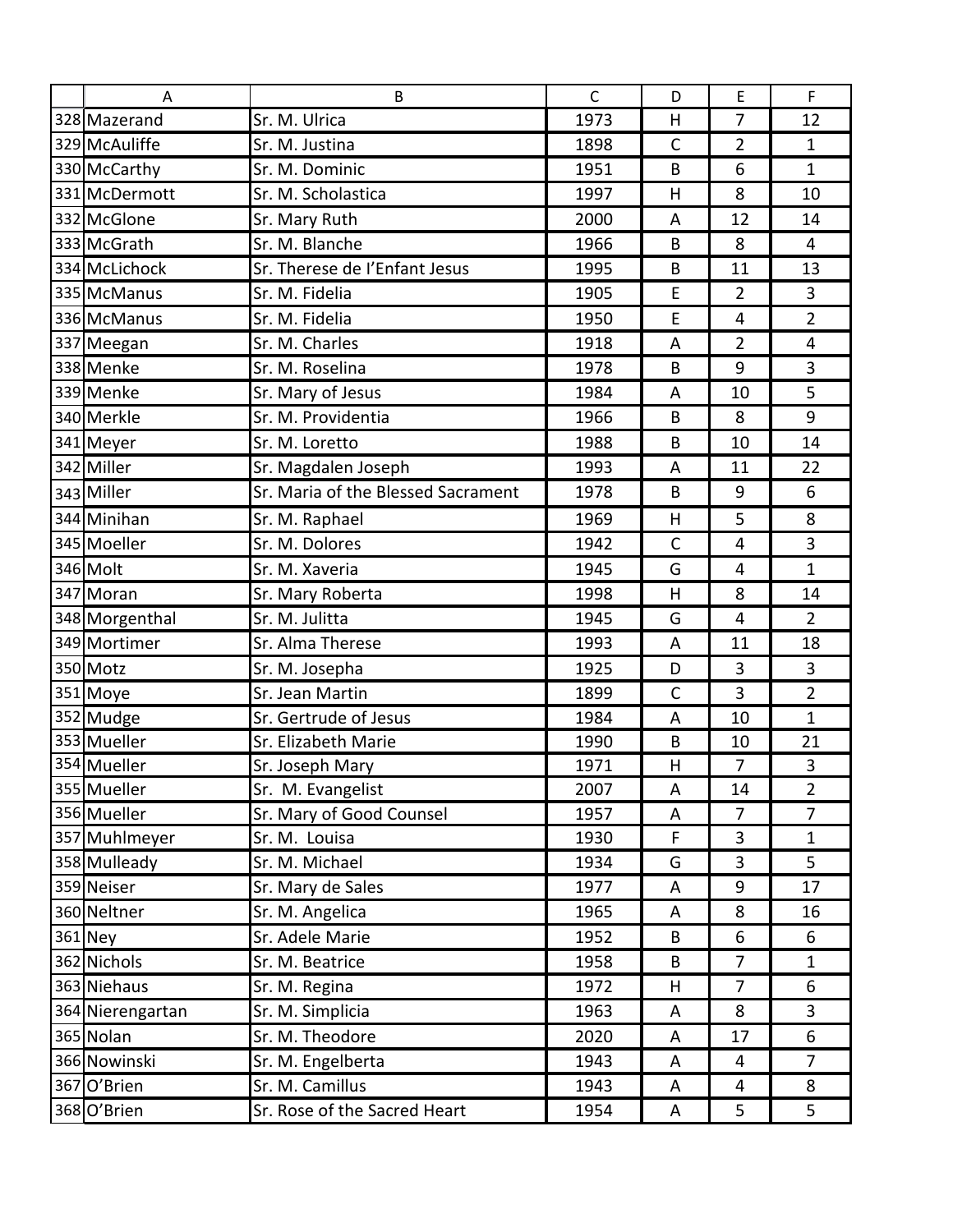|          | Α                 | B                         | $\mathsf{C}$ | D            | E              | F              |  |
|----------|-------------------|---------------------------|--------------|--------------|----------------|----------------|--|
|          | 369 O'Brien       | Sr. Rose Teresa           | 2003         | A            | 13             | 6              |  |
|          | 370 O'Connor      | Sr. Eileen                | 2009         | B            | 12             | 3              |  |
|          | 371 O'Donnell     | Sr. M. Monica             | 1955         | A            | 6              | $\overline{2}$ |  |
|          | 372 O'Donoghue    | Sr. M. Helen              | 1938         | H            | 3              | 5              |  |
|          | 373 O'Dowd        | Sr. Ann Charles           | 2007         | A            | 14             | 3              |  |
|          | 374 O'Dowd        | Sr. Joseph Ann            | 2007         | A            | 14             | $\overline{4}$ |  |
|          | 375O'Dowd         | Sr. Kathleen (Mary Kevin) | 2009         | A            | 14             | 5              |  |
|          | 376 O'Neill       | Sr. M. Eymard             | 1997         | H            | 8              | $\overline{7}$ |  |
|          | 377O'Neill        | Sr. Mary Janet            | 2001         | A            | 12             | 16             |  |
|          | 378 Obrecht       | Sr. Eugenie Marie         | 1931         | F            | 3              | 6              |  |
|          | 379 Ohmer         | Sr. M. Aquin              | 1908         | F            | 2              | $\overline{2}$ |  |
|          | 380 Oldsen        | Sr. M. Theonilla          | 1967         | $\mathsf{C}$ | 8              | 3              |  |
|          | 381 Omsels        | Sr. M. Caroline           | 1953         | B            | 6              | 12             |  |
|          | 382 Ortmann       | Sr. M. Gerarda            | 1941         | B            | $\overline{4}$ | 8              |  |
|          | 383 O'Shaughnessy | Sr. Celeste Marie         | 1971         | A            | 1              | $\overline{2}$ |  |
|          | 384 Ossowska      | Sr. M. Casimir            | 1946         | G            | $\overline{4}$ | 8              |  |
|          | 385 Osterhage     | Sr. M. Carmel             | 1953         | A            | 5              | $\overline{2}$ |  |
|          | 386 Osterhage     | Sr. Marion                | 2000         | A            | 12             | 11             |  |
| 387 Ott  |                   | Sr. M. Ernestine          | 2010         | B            | 12             | 4              |  |
|          | 388 Ottenwelter   | Sr. M. Richardine         | 1961         | $\mathsf{C}$ | 5              | 3              |  |
|          | 389 Overman       | Sr. M. Loyola             | 1974         | A            | 9              | 4              |  |
|          | 390 Owens         | Sr. M. Vincent            | 1954         | A            | 5              | $\overline{7}$ |  |
|          | 391 Paris         | Sr. Francis Agatha        | 1943         | A            | $\overline{4}$ | 4              |  |
|          | 392 Petitjean     | Sr. M. Henrietta          | 1962         | $\mathsf C$  | 7              | $\overline{2}$ |  |
|          | 393 Petri         | Sr. M. Zita               | 1956         | A            | 7              | $\mathbf{1}$   |  |
|          | 394 Peyton        | Sr. Marie Cecile          | 1966         | B            | 8              | 8              |  |
|          | 395 Philippi      | Sr. Dafnida Marie         | 1979         | B            | q              | 12             |  |
|          | 396 Philipps      | Sr. M. Candida            | 1945         | G            | $\overline{4}$ | 6              |  |
|          | 397 Philipps      | Sr. M. Carola             | 1975         | A            | 9              | 8              |  |
|          | 398 Philipps      | Sr. M. Joseph             | 1969         | H            | 5              | $\overline{7}$ |  |
| 399 Pior |                   | Sr. M. Cordula            | 1957         | A            | 7              | 4              |  |
|          | 400 Place         | Sr. M. Irene              | 1990         | A            | 11             | 5              |  |
|          | 401 Pletowski     | Sr. M. Michaela           | 1957         | A            | 7              | 8              |  |
|          | 402 Ploeger       | Sr. Catherine             | 1984         | A            | 10             | $2^{\circ}$    |  |
|          | 403 Pokrop        | Sr. M. Juliana            | 1955         | A            | 6              | 9              |  |
|          | 404 Pozorska      | Sr. Paula Marie           | 1951         | B            | 6              | 3              |  |
|          | 405 Prud'homme    | Sr. M. Paul               | 1893         | B            | $\overline{2}$ | $\mathbf{3}$   |  |
|          | 406 Purcell       | Sr. Ann Frances           | 1992         | A            | 11             | 13             |  |
|          | 407 Quinn         | Sr. M. Justinian          | 1991         | A            | 11             | 8              |  |
|          | 408 Radley        | Sr. M. Estelle            | 2003         | A            | 13             | $\overline{7}$ |  |
|          | 409 Rafferty      | Sr. John Catherine        | 2020         | A            | 17             | $\mathbf{3}$   |  |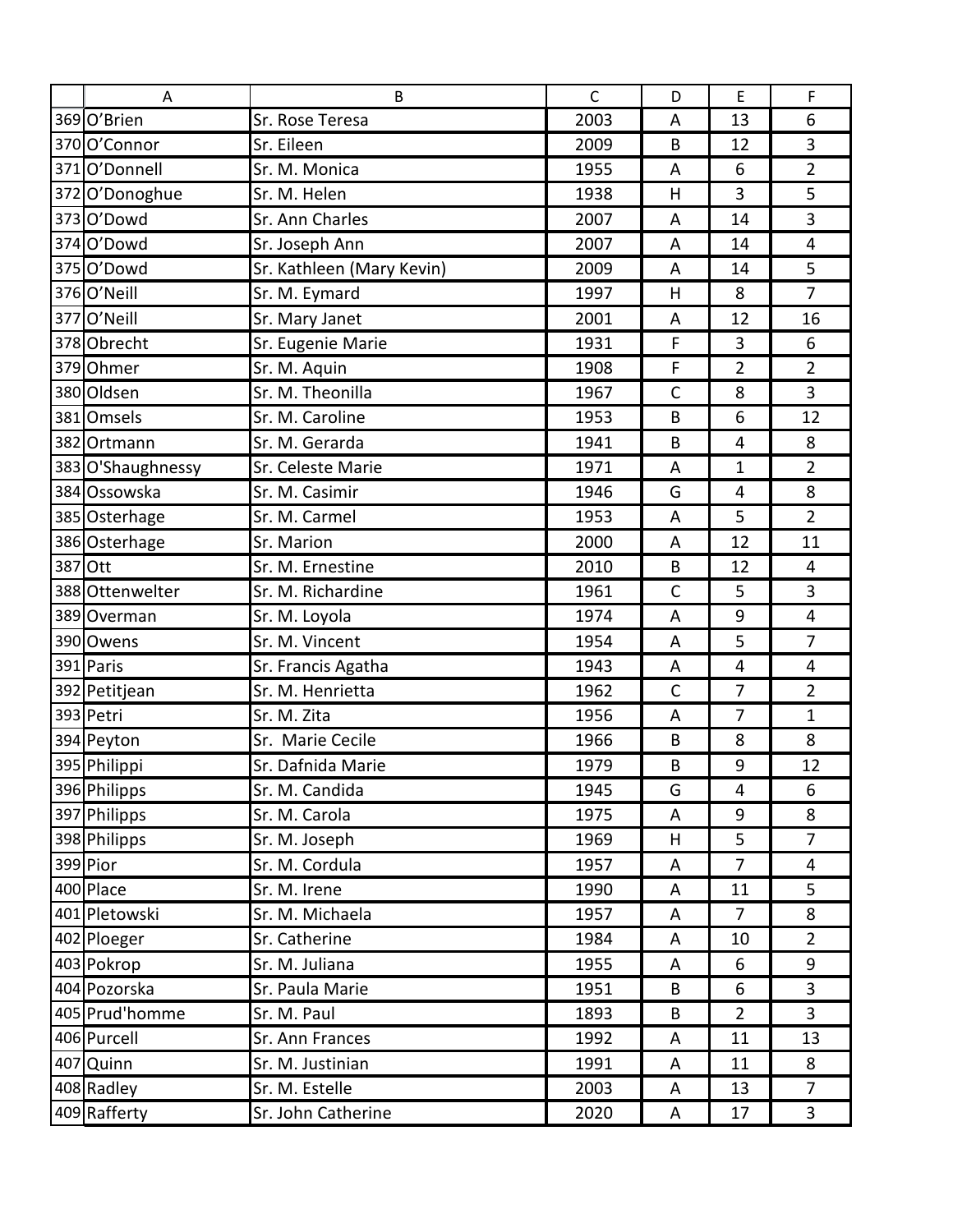| A              | B                            | $\mathsf{C}$ | D            | $\mathsf{E}% _{0}\left( \mathsf{E}\right)$ | $\mathsf{F}$   |
|----------------|------------------------------|--------------|--------------|--------------------------------------------|----------------|
| 410 Ralston    | Sr. M. Theresita             | 1993         | A            | 11                                         | 20             |
| 411 Rampe      | Sr. M. Agatha                | 1988         | B            | 10                                         | 13             |
| 412 Rausa      | Sr. Gerard Marie             | 2001         | A            | 12                                         | 18             |
| 413 Read       | Sr. M. Rosaria               | 1939         | A            | 3                                          | 5              |
| 414 Reckers    | Sr. Mary Rose                | 1999         | A            | 12                                         | $\overline{7}$ |
| 415 Reckers    | Sr. Dorothy Rose             | 2010         | B            | 12                                         | 5              |
| 416 Reckers    | Sr. M. Dolores               | 1995         | B            | 11                                         | 16             |
| 417 Reckers    | Sr. M. Pascal                | 1952         | B            | 6                                          | 8              |
| 418 Reindl     | Sr. M. Afra                  | 1944         | H            | 4                                          | 5              |
| 419 Reinert    | Sr. Agnes Louise             | 1991         | A            | 11                                         | 9              |
| 420 Reinert    | Sr. M. Martina               | 1957         | A            | 7                                          | 11             |
| 421 Renner     | Sr. Teresa Joseph            | 1894         | B            | $\overline{2}$                             | $\overline{4}$ |
| 422 Reschke    | Sr. M. Emmanuella            | 1949         | D            | $\overline{4}$                             | 6              |
| 423 Resmer     | Sr. M. Honorata              | 1910         | B            | 3                                          | $\mathbf{1}$   |
| 424 Retzki     | Sr. M. Hilda                 | 1962         | $\mathsf{C}$ | 6                                          | $\overline{7}$ |
| 425 Reuter     | Sr. M. Hermina               | 1981         | F            | $\overline{4}$                             | $\mathbf{1}$   |
| 426 Richardson | Sr. M. Herbert               | 1981         | $\mathsf{C}$ | 9                                          | 3              |
| 427 Richter    | Sr. M. Angelina              | 1957         | A            | 7                                          | 5              |
| 428 Ries       | Sr. M. Lioba                 | 1946         | B            | 5                                          | $\overline{2}$ |
| 429 Ries       | Sr. Aloysia Marie            | 1986         | B            | 10                                         | $\overline{2}$ |
| 430 Risse      | Sr. M. Marcella              | 1927         | D            | 3                                          | 6              |
| 431 Ritter     | Sr. M. Petronilla            | 1944         | H            | $\overline{4}$                             | $\mathbf{1}$   |
| 432 Ritter     | Sr. M Stanislaus             | 1950         | E            | $\overline{4}$                             | $\overline{4}$ |
| 433 Rossiter   | Sr. M. Consuella             | 1986         | A            | 10                                         | 18             |
| 434 Roth       | Sr. Caroline Mary            | 1996         | H            | 8                                          | $\overline{2}$ |
| 435 Roth       | Sr. M. Reparata              | 1987         | B            | 10                                         | $\overline{2}$ |
| 436 Roussos    | Sr. Anne Michelle            | 1970         | H            | 5                                          | 10             |
| 437 Ruez       | Sr. Francis Xavier           | 1905         | E            | $\overline{2}$                             | $\overline{2}$ |
| 438 Ruschmann  | Sr. M. Clara                 | 2002         | A            | 12                                         | 20             |
| $439$ Rust     | Sr. Ann Josepha              | 1971         | H            | 6                                          | 10             |
| 440 Ryan       | Sr. Anne Elizabeth           | 2002         | A            | 13                                         | $\mathbf{1}$   |
| $441$ Ryan     | Sr. Francis William          | 2010         | B            | 12                                         | $\overline{7}$ |
| 442 Rydzinska  | Sr. M. Isabella              | 1932         | G            | 3                                          | $\mathbf{3}$   |
| 443 Saelinger  | Sr. Frances Teresa           | 2011         | B            | 12                                         | 11             |
| 444 Samson     | Sr. M. Evangeline            | 1982         | F            | 4                                          | $\overline{3}$ |
| 445 Sauer      | Sr. M. Winfrida              | 1960         | B            | 7                                          | 10             |
| 446 Schell     | Catherine Schell (Postulant) | 1903         | D            | $\overline{2}$                             | 3              |
| 447 Schaff     | Sr. M. Camille               | 1925         | D            | 3                                          | $\overline{4}$ |
| 448 Schell     | Sr. M. Severina              | 1966         | B            | 8                                          | 5              |
| 449 Schenk     | Sr. Mary Hope                | 2016         | A            | 15                                         | 8              |
| 450 Schifferli | Sr. Rose Francis             | 2009         | A            | 14                                         | 17             |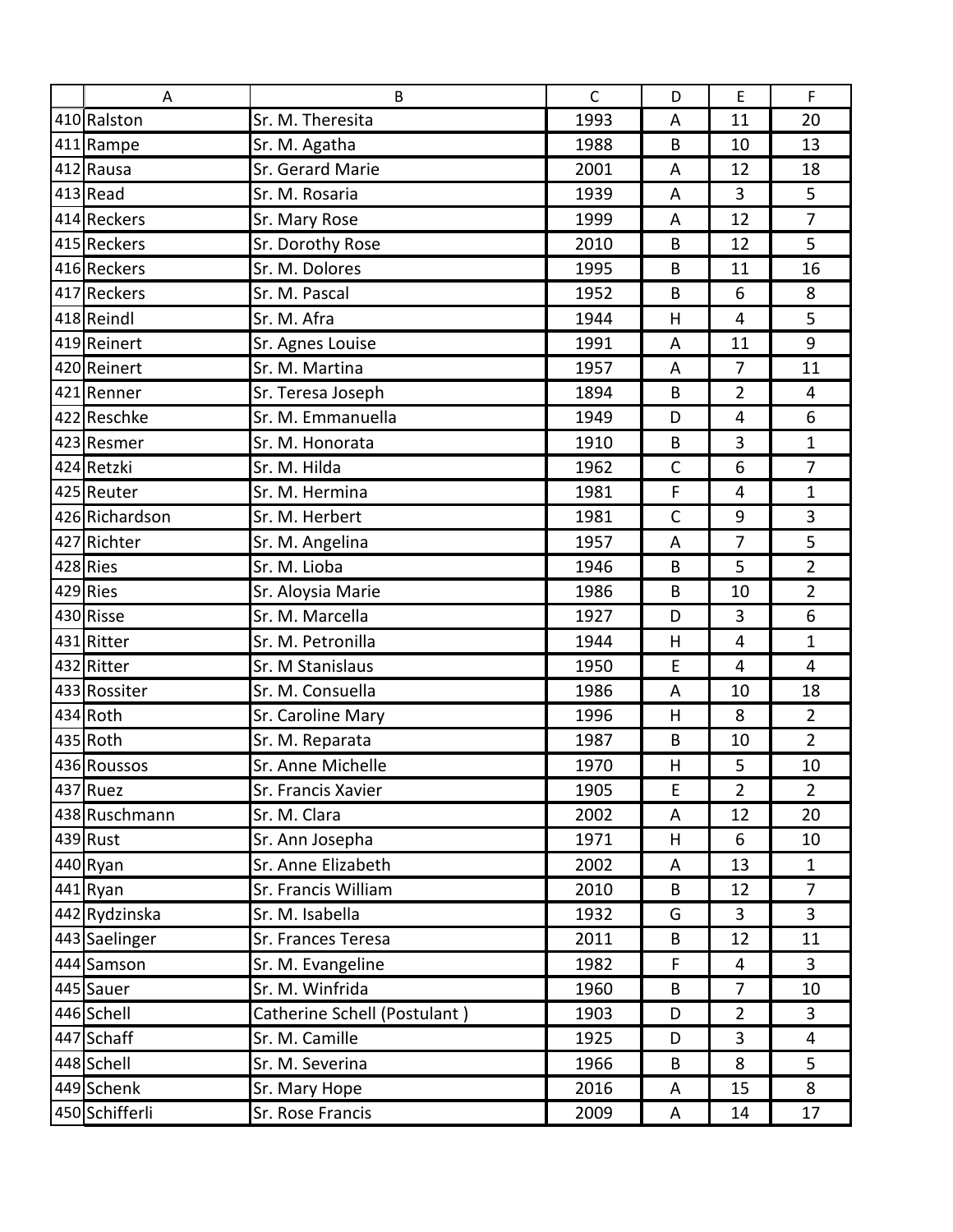| A                  | B                   | $\mathsf{C}$ | D            | E              | F              |  |
|--------------------|---------------------|--------------|--------------|----------------|----------------|--|
| 451 Schimannski    | Sr. M. Liboria      | 1968         | H            | 5              | 5              |  |
| 452 Schmidt        | Sr. Dolores Marie   | 1953         | A            | 5              | $\mathbf{1}$   |  |
| 453 Schneider      | Sr. M. Armella      | 1902         | D            | $\overline{2}$ | $\mathbf{1}$   |  |
| 454 Schnipke       | Sr. Maria           | 2005         | A            | 13             | 17             |  |
| 455 Schoumacher    | Sr. Clementia       | 1947         | B            | 5              | 5              |  |
| 456 Schroder       | Sr. M. Ferdinanda   | 1950         | E            | $\overline{4}$ | $\overline{3}$ |  |
| 457 Schuerman      | Sr. M. Charles      | 1995         | B            | 11             | 15             |  |
| 458 Schuh          | Sr. Francis Grace   | 1979         | B            | 9              | 14             |  |
| 459 Schulte        | Sr. Agnes Marie     | 1983         | F            | $\overline{4}$ | 6              |  |
| 460 Schulte        | Sr. M. Georgiana    | 2001         | A            | 12             | 17             |  |
| 461 Schulz         | Sr. M. Coletta      | 1902         | $\mathsf{C}$ | $\overline{2}$ | 4              |  |
| 462 Schwallie      | Sr. Leon Marie      | 1991         | A            | 11             | $\overline{7}$ |  |
| 463 Schwallie      | Sr. Marie Celine    | 1996         | H            | 8              | 3              |  |
| 464 Schwallie      | Sr. M. Charitas     | 1970         | H            | 6              | $\overline{2}$ |  |
| 465 Schwamborn     | Sr. M. Perpetua     | 1958         | B            | 7              | $\overline{2}$ |  |
| 466 Schwartz       | Sr. M Willibrord    | 1928         | E            | 3              | $\overline{4}$ |  |
| 467 Schwarzfischer | Sr. M. Loretto      | 1894         | $\mathsf{C}$ | 3              | $\mathbf{1}$   |  |
| 468 Schweier       | Sr. M. Augusta      | 1966         | B            | 8              | 11             |  |
| 469 Sczcrotha      | Sr. M. Tharsilla    | 1966         | B            | 8              | $\overline{7}$ |  |
| 470 Seiler         | Sr. M. Hilarine     | 1970         | H            | 6              | 1              |  |
| 471 Sherry         | Sr. Mary Mathias    | 1912         | G            | $\overline{2}$ | $\overline{2}$ |  |
| 472 Shiel          | Sr. M. Stella       | 1923         | $\mathsf{C}$ | 3              | 6              |  |
| 473 Shorten        | Sr. M. Emily        | 1986         | A            | 10             | 17             |  |
| 474 Siebeneck      | Sr. Charles Marie   | 2009         | B            | 12             | $\overline{2}$ |  |
| 475 Siebeneck      | Sr. M. Anastasia    | 1962         | $\mathsf C$  | 6              | $\overline{4}$ |  |
| 476 Siebeneck      | Sr. M. Augustina    | 1994         | B            | 11             | $\overline{7}$ |  |
| 477 Siebeneck      | Sr. Mary Noella     | 1971         | H            | 7              | $\overline{1}$ |  |
| 478 Siebeneck      | Sr. M. Virginia     | 1951         | E            | $\overline{4}$ | 8              |  |
| 479 Simon          | Sr. Margaret Regina | 1996         | B            | 11             | 19             |  |
| 480 Simon          | Sr. M. Leona        | 1978         | B            | 9              | $\overline{7}$ |  |
| 481 Simon          | Sr. Philomena Mary  | 1962         | $\mathsf{C}$ | 7              | 4              |  |
| 482 Simon          | Sr. Rose Mary       | 1949         | E            | $\overline{4}$ | $\mathbf{1}$   |  |
| 483 Sins           | Sr. M. Conradine    | 1967         | H            | 5              | 4              |  |
| 484 Smaglinska     | Sr. M. Norberta     | 1939         | A            | 3              | 3              |  |
| 485 Smith          | Sr. Mary Louis      | 2009         | B            | 12             | $\mathbf{1}$   |  |
| 486 Smoczynska     | Sr. M. Claudia      | 1948         | D            | 4              | 3              |  |
| 487 Smoczynska     | Sr. M. Placida      | 1955         | A            | 6              | 8              |  |
| 488 Sobczak        | Sr. M. Frances      | 2000         | A            | 12             | 10             |  |
| 489 Sowinski       | Sr. M. Sabina       | 1972         | H            | 7              | 4              |  |
| 490 Sparke         | Sr. M. Gabriella    | 1985         | A            | 10             | 9              |  |
| 491 Spies          | Sr. M. Ambrosine    | 1989         | B            | 10             | 17             |  |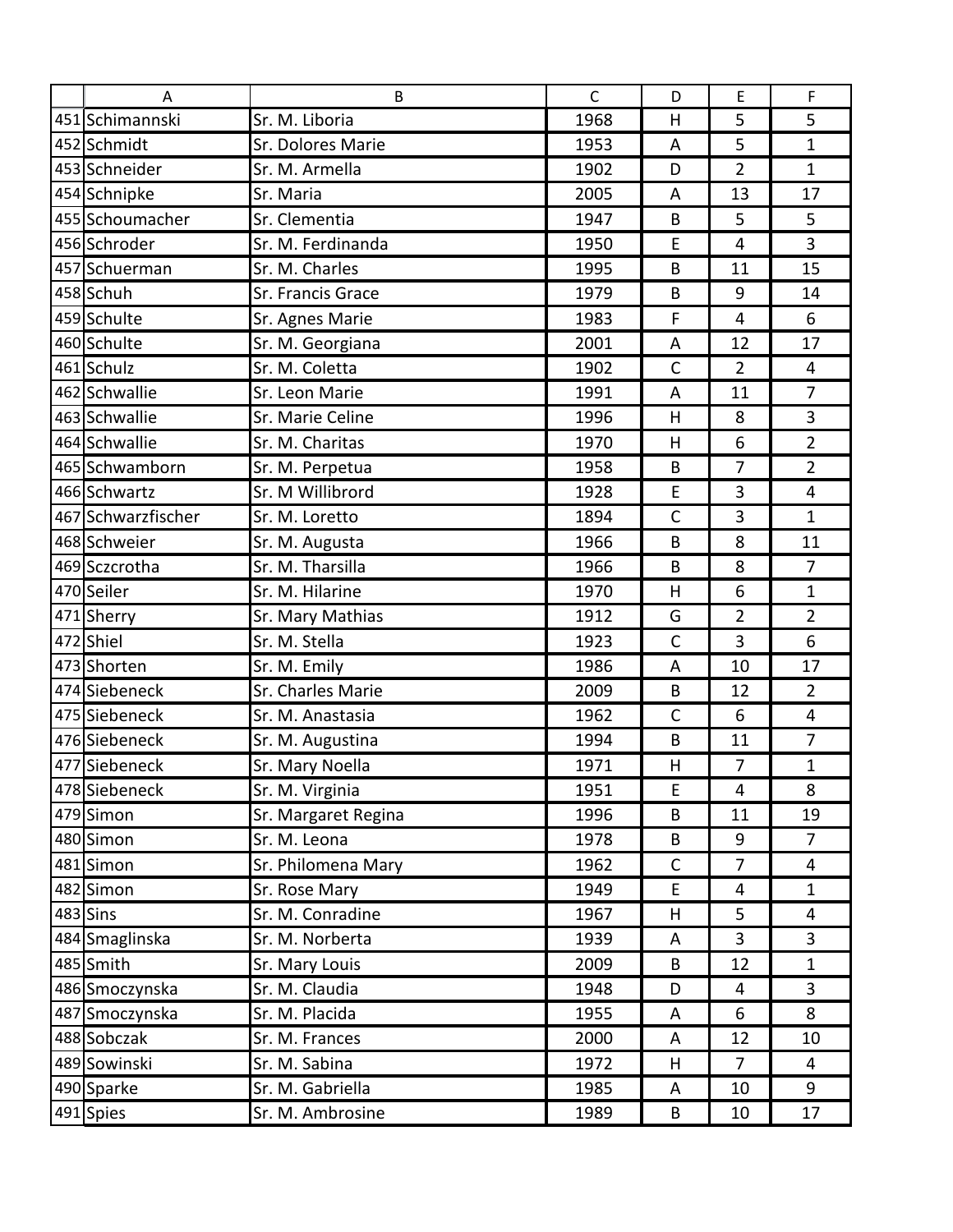| A                | B                                | $\mathsf{C}$ | D            | $\mathsf E$    | $\mathsf F$    |
|------------------|----------------------------------|--------------|--------------|----------------|----------------|
| 492 Spitza       | Sr. M. Euphrosina                | 1906         | F            | $\overline{2}$ | 1              |
| 493 St. Pierre   | Sr. Marie Pierre                 | 1967         | $\mathsf{C}$ | 8              | $\overline{4}$ |
| 494 Stechschulte | Sr. M. Laura                     | 1993         | A            | 11             | 19             |
| 495 Stegman      | Sr. M. Bernadette                | 1993         | A            | 11             | 17             |
| 496 Stegman      | Sr. M. Bernard                   | 1975         | A            | 9              | 10             |
| 497 Stehle       | Sr. M Cassilda                   | 1974         | A            | 9              | 5              |
| 498 Stein        | Sr. Ann Philomena                | 1963         | A            | 8              | 5              |
| 499 Stein        | Sr. Mary Alice                   | 1985         | A            | 10             | 8              |
| 500 Stein        | Sr. M. Mathilda                  | 2006         | A            | 14             | $\mathbf{1}$   |
| 501 Steiner      | Sr. M. Rodriguez                 | 1935         | G            | 3              | 6              |
| 502 Stenger      | Sr. M. Basilide                  | 1966         | B            | 8              | 12             |
| 503 Stephanus    | Sr. M. Bernarda                  | 1962         | $\mathsf C$  | 7              | 3              |
| 504 Stiegler     | Sr. M. Juliana                   | 1928         | E            | 3              | $\overline{2}$ |
| 505 Stoeckle     | Sr. M. Joan                      | 1988         | B            | 10             | 16             |
| 506 Stoquert     | Sr. Francoise de Paule           | 1967         | B            | 8              | 16             |
| 507 Sullivan     | Sr. M. Patricia                  | 1993         | B            | 11             | $\overline{2}$ |
| 508 Summe        | Sr. Rosella                      | 2013         | B            | 12             | 20             |
| 509 Tague        | Sr. M. Virginia                  | 1921         | $\mathsf C$  | 3              | 4              |
| 510 Taillon      | Sr. M. Olivia                    | 1983         | F            | 4              | $\overline{7}$ |
| 511 Thomas       | Sr. M. Alphonsa                  | 1967         | B            | 8              | 15             |
| 512 Thomas       | Sr. M. Clarisse                  | 1959         | B            | 7              | 8              |
| 513 Thurston     | Sr. Catherine Louise             | 1946         | B            | 5              | 3              |
| 514 Tiller       | Sr. Justina Mary                 | 1951         | E            | 4              | $\overline{7}$ |
| 515 Timon        | Sr. M. Edgar                     | 1961         | $\mathsf C$  | 5              | $\overline{7}$ |
| 516 Tipane       | Sr. Josephine                    | 2018         | A            | 16             | 6              |
| 517 Tobin        | Sr. John Berchmans               | 1963         | A            | 8              | 6              |
| 518 Tobin        | Sr. M. Gabriel                   | 1905         | E            | $\overline{2}$ | $\mathbf{1}$   |
| 519 Toerner      | Sr. M. Modesta                   | 1924         | D            | 3              | $\overline{2}$ |
| 520 Toscano      | Sr. M. Antonetta                 | 1954         | A            | 5              | 8              |
| 521 Tourscher    | Sr. M. Hermana                   | 1977         | B            | 9              | $\overline{2}$ |
| 522 Trautwein    | Sr. M. Elise                     | 1960         | B            | 7              | 12             |
| 523 Trepnau      | Sr. M. Joanna                    | 1961         | C            | 5              | 5              |
| 524 Trimpe       | Sr. M. Lucina                    | 1977         | B            | 9              | $\mathbf{1}$   |
| 525 Trotzier     | Sr. M. Bernardina                | 1962         | $\mathsf{C}$ | 6              | $\overline{2}$ |
| 526 Tsui         | Sr. Ruth                         | 2014         | A            | 15             | $\mathbf{1}$   |
| 527 Tylenda      | Sr. M. Theophila                 | 1935         | н            | 3              | $\mathbf{1}$   |
| 528 Urmanin      | Sr. M. Sidonia                   | 1918         | A            | $\overline{2}$ | 3              |
| 529 Urmanin      | Sr. M. Alexia                    | 1940         | B            | 4              | 6              |
| 530 Wagner       | Sr. M. Alix                      | 1964         | A            | 8              | 11             |
| 531 Walsh        | Sr. Kathleen (Catherine Laboure) | 2012         | B            | 12             | 16             |
| 532 Walsh        | Sr. M. Benedict                  | 1951         | B            | 6              | 4              |